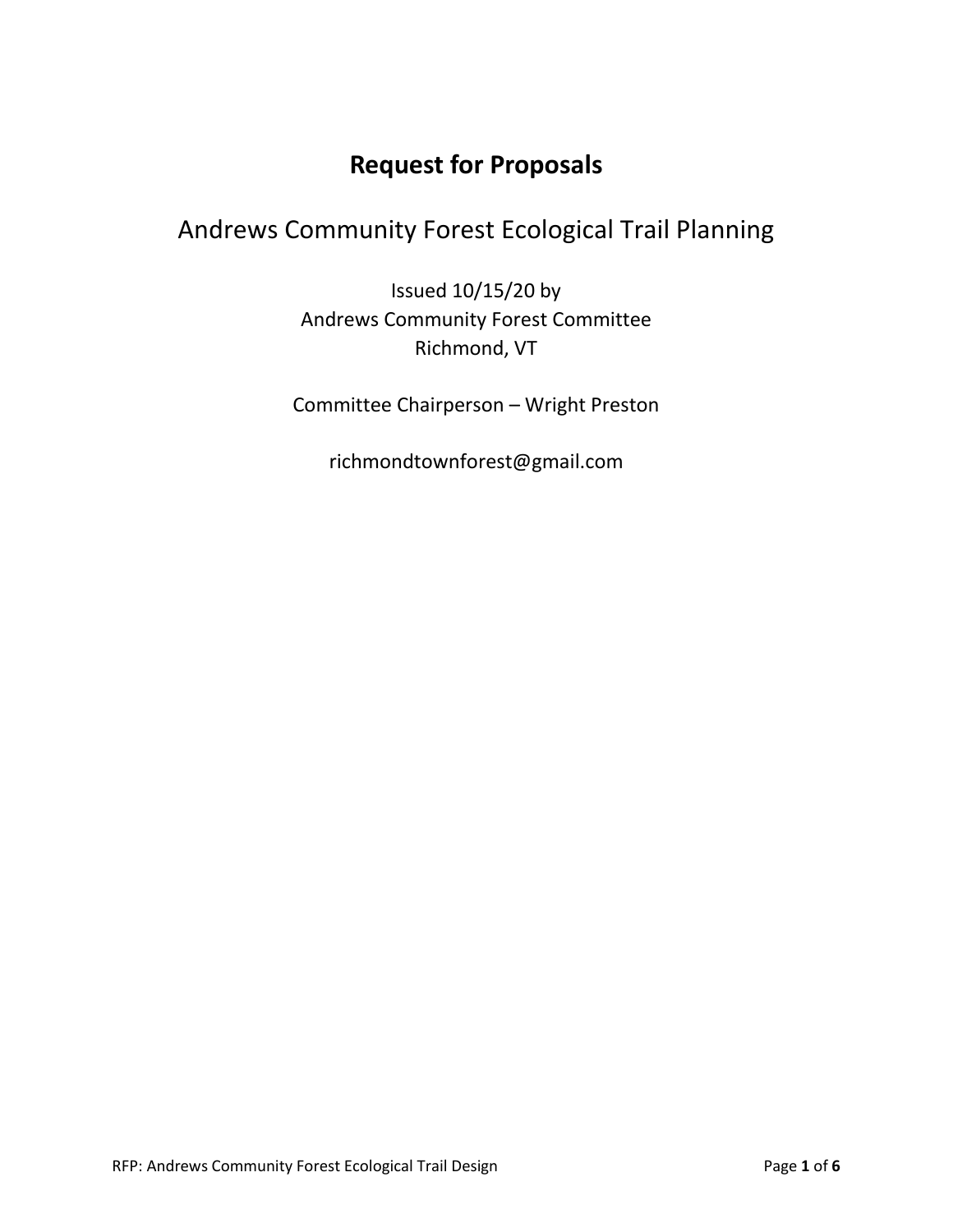## **Introduction and Background**

The Andrews Community Forest Committee (ACFC) of Richmond, VT, seeks the design and layout of an ecologically informed trail network for our recently acquired municipal forest. We are therefore issuing this Request for Proposals (RFP) to solicit bids to fill this need. **Our goal with this RFP is to hire a collaborative team that includes both a professional trail designer and a qualified ecologist to design, map, and flag a multi-use, non-motorized trail network (to be constructed at a later date) that protects the forest's unique ecological attributes, wildlife habitat, and wildlife movement within and across the forest.**

The Andrews Community Forest (ACF) is a 428-acre parcel and climbs from roughly 400 feet in elevation to 1200 feet. Excepting two small meadows, the parcel is largely wooded with an abundance of hard-mast stands (predominantly oak and beech) and several patches of rare natural communities (e.g., Dry Oak Forest). Recent timber harvesting and blowdown events have created patches of early successional habitat in the west and south of the property. The parcel is at the southern end of a 70,000-acre forested swath that includes Mt. Mansfield State Forest and is therefore part of one of the state's largest, remaining unfragmented block. Indeed, the Vermont Conservation Design<sup>1</sup> prioritization considers the entire parcel to be part of a 'Highest Priority Interior Forest Block' providing critical ecological function on a statewide level. ACF is the latest addition to the long-standing 10,000-acre Chittenden County Uplands Conservation Project.

Both recreation and the protection of natural resources and habitat on ACF are important priorities for Richmond residents; some are concerned that trails and certain trail uses may negatively affect ACF's natural resources and habitat (see MP, App. G). In light of these priorities and concerns, ACFC seeks to hire a team to design an exemplary, ecologicallyinformed trail network that meets the desires of humans and the needs of wildlife. While price is a significant factor, other criteria will form the basis of our award decision, as more fully described in the Evaluation Factors section below. Please direct questions regarding the RFP to richmondtownforest@gmail.com

## **Project Description**

 $\overline{a}$ 

Upon acquisition of the parcel in 2018, a Trail Concept Map for ACF was developed by an Interim Planning Committee and the planning firm SE Group. The adopted Concept Map involved extensive public input and committee deliberation, and was adopted by Richmond's Selectboard as part of the MP. The Concept Map is intended as an approximate roadmap for future trails and offers trail density guidance, "pending the results of the coarse- and fine-scale ecological assessment" [MP p. 27]. Elevation/grade and preliminary indicators of sensitive areas were considered during Concept Map development, but there was no on-the-ground

<sup>1</sup> Sorenson, E. and R. Zaino. 2018. *Vermont Conservation Design: Maintaining and Enhancing and Ecologically Functional Landscape*. Vermont Department of Fish and Wildlife. Available at: https://vtfishandwildlife.com/conserve/vermont-conservation-design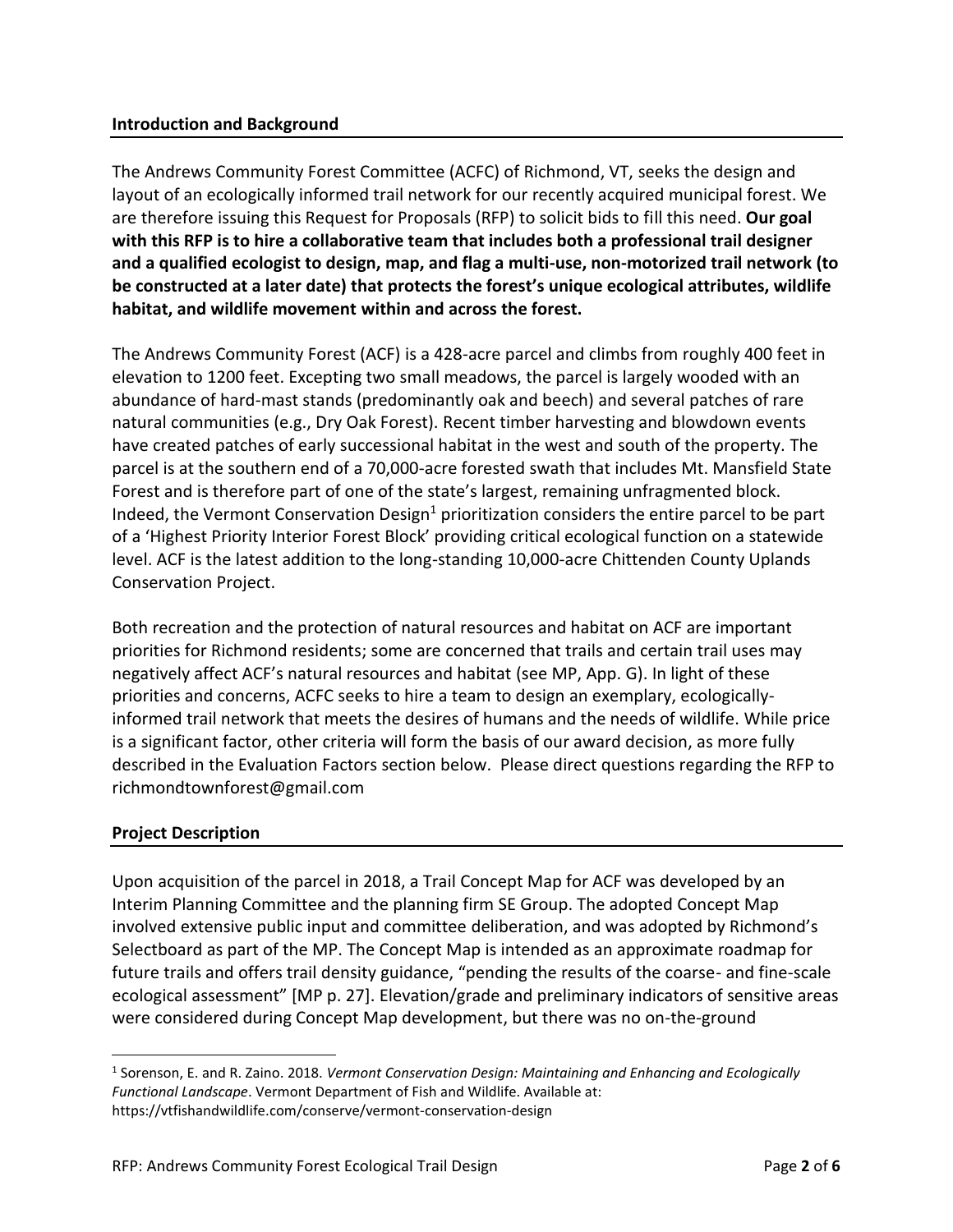assessment. The Concept Map vision includes approximately 6-8 miles of trails (we do not currently have the underlying shapefile underlying the map), with a density of approximately 185 trail feet/acre below the powerline and approximately 61 trail feet/acre above the powerline).

The trail designer and ecologist team should use as a starting point the Concept Map, but ought to see it as just that—a *concept* that may be subject to modification pending a robust ecologist assessment. The land is under conservation easements held by Vermont Land Trust (VLT) and the Vermont Housing and Conservation Board (VHCB); the final trail design will need their final approval.

In sum, the purpose this project is as follows:

- Design, map, and flag an ecologically-informed, multi-use, non-motorized trail network to be enjoyed by walkers, hikers, runners, mountain bikers, and snowshoers. The design should maximize intact forest habitat, habitat connectivity, and trail network connectivity (details below).
- The design ought to follow the Concept Map as guidance, but not necessarily strictly adhere to it.
- The design ought to emphasize special viewpoints and significant historical/natural sites when possible and when doing so does not compromise ecological considerations.

## **Project Scope and Standards**

**We seek an exemplary trail network, with ecological considerations paramount in trail design. Both the trail designer and ecologist will have equal footing in this collaborative process and must follow best practices from their respective professions.**

*The successful bidding team will be responsible for these tasks:*

- Walking the land extensively.
- Conducting an ecological assessment that may include but is not limited to reviewing, synthesizing, identifying gaps, and filling the highest priority gaps in existing coarsescaled ecological assessments, natural community and habitat sensitivity maps, and records of on-the-ground observations (e.g., by VLT staff, by VT Audubon staff, by Arrowwood Environmental, by the Field Naturalist Program, etc.). The ecologist need not replicate these existing resources, but should instead complement them with new information as need be (e.g., with winter tracking, identification of large mast trees and/or clawed trees, etc.).
- Collaboratively designing a trail network that directly reflects the findings from the above desk- and field-based ecological assessment and that considers the needs of walkers, hikers, runners, mountain bikers, and snowshoers.
- Flagging the trail network. Flagging collaboratively will ensure that any fine-scaled ecological features not captured in the efforts above will directly inform on-the-ground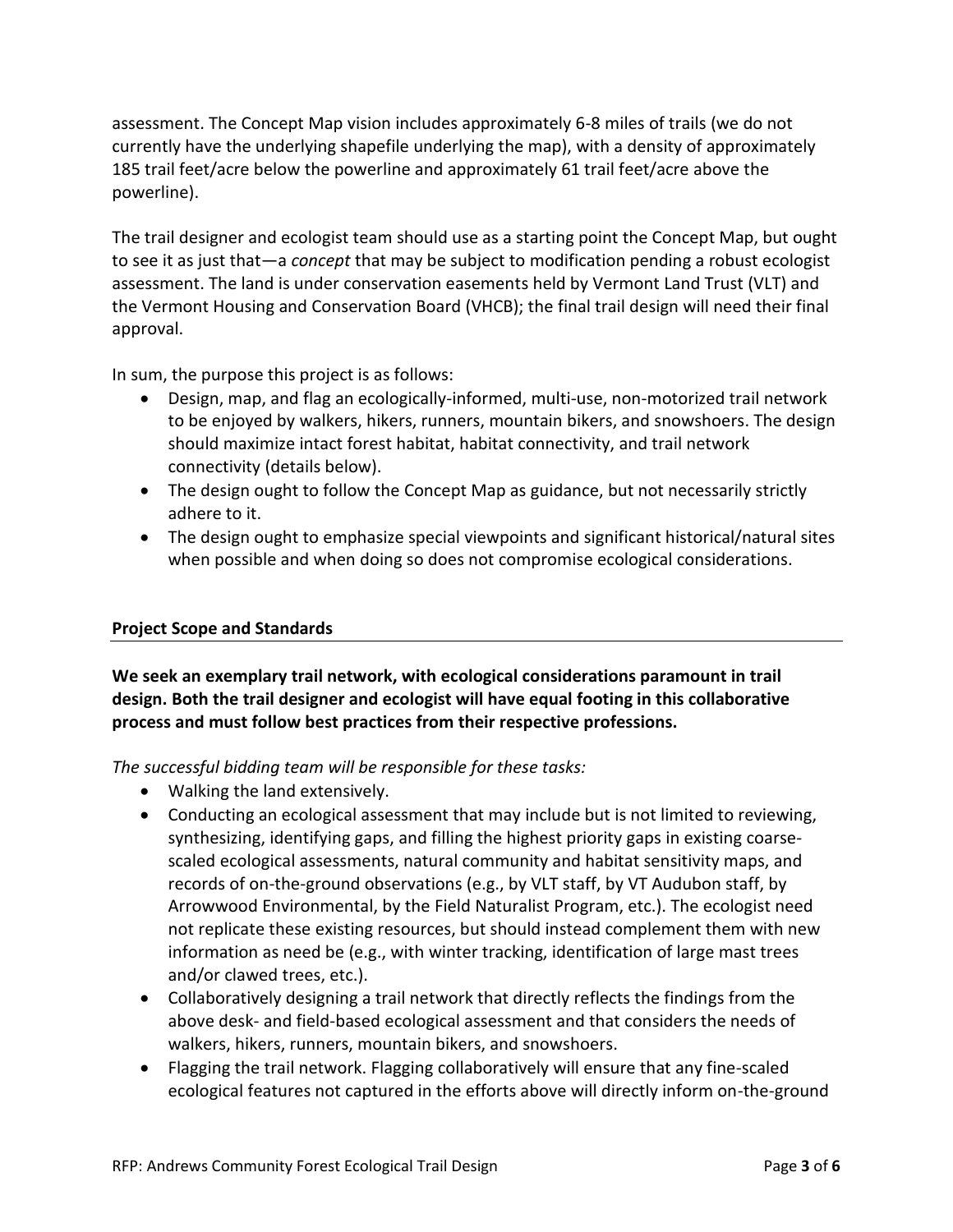routing. This should occur in the early spring during the ephemeral flush and when vernal pools are most apparent.

- Getting sign-off from necessary parties (incl. ACFC, VLT, the Richmond Selectboard).
- Offering several guided walks for the ACFC and other Richmond residents to walk the land throughout this process.
- Suggesting an approximate scope of work for a future trail construction contractor, including construction techniques for sections of the trail (i.e., some trail sections may need to be machine built, while others may be built by volunteers).
- Delivering all items specified below (see Project Deliverables).

## *The successful bidder will abide by the following standards:*

- The final design jointly generated by the trail designer and ecologist team should reflect and protect ACF's unique ecological attributes and wildlife habitat and movement within and across ACF. Specifically, the trail design should maximize the amount of undisturbed interior forest habitat while supporting two types of connectivity:
	- o Interior forest *habitat connectivity* both within the parcel and to the broader Chittenden County Uplands landscape (a stated priority in the MP and, more broadly, the Vermont Agency of Natural Resources' Conservation Design guidance<sup>2</sup>);
	- o *Trail network connectivity* (an objective of the 2018 Town Plan) to the Sip of Sunshine network to the north and the VYCC network to the east.
- To the extent possible, existing trails (e.g., VAST trails) should be leveraged, as should habitat edges where generalist species—versus habitat specialists—are likely to be less sensitive to trail impacts. While the ACFC wants to support the public in appreciating special viewpoints and the unique historical and ecological attributes of ACF, people need not be funneled to and through highly sensitive areas.
- Particular attention ought to be paid to the habitat and movement corridors of particularly sensitive species, those that require large interior forest blocks, or those that are otherwise represented in the broader Chittenden County Uplands landscape (e.g., bobcat, bear, mustelids).
- Final trail design must consider the broader corridor of influence that the trail may have on wildlife. The MP advises that a 200 foot buffer be maintained between any trails and sensitive natural resources; other guidance advises a 400 foot buffer on either side of a trail be maintained to minimize adverse effects to wildlife<sup>3</sup>. The MP acknowledges that even 200 feet may be aspirational and not always possible to achieve.
- The design must abide by the MP and terms set forth in the conservation easement held by VLT and VHCB.

 $\overline{\phantom{a}}$ 

<sup>2</sup> Sorenson, E. and R. Zaino. 2018. *Vermont Conservation Design: Maintaining and Enhancing and Ecologically Functional Landscape*. Vermont Department of Fish and Wildlife. Available at: https://vtfishandwildlife.com/conserve/vermont-conservation-design

<sup>3</sup> New Hampshire Fish and Game Department. 2019. *Trails for People and Wildlife: A Guide to Planning Trails that allow People to Enjoy Nature and Wildlife to Thrive*. Available at: https://wildlife.state.nh.us/trails/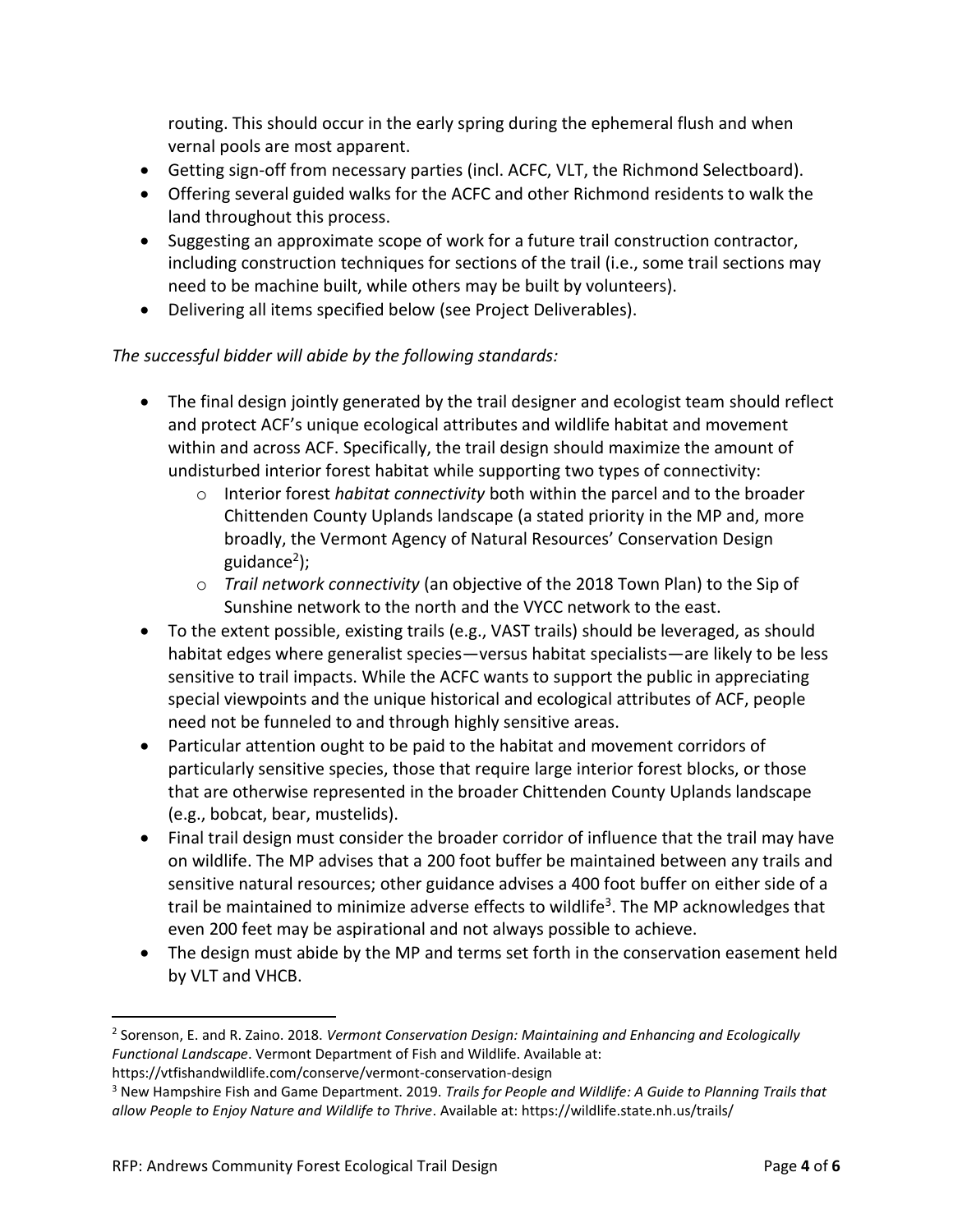#### **Project Deliverables**

*The trail designer and ecologist team will deliver the following:*

- Design of an ecologically-informed trail network, including spatial data (e.g., .gpx file) and maps of the final design.
- Flagged route per the design.
- Scope of work for trail construction contractors (to be hired at a later date), including construction techniques for sections of the trail (i.e., some trail sections may need to be machine built, while others may be built by volunteers).
- Detailed description of trail design methods and ecological assessment findings (with raw data), including specific explanations as to how the design *and* flagged route strongly take into account the unique ecological attributes and wildlife of ACF – from both a coarse-filter (landscape-scale) and fine-filter perspective.
- Poster to be affixed to the kiosks explaining the process by which this ecologicallyinformed trail design unfolded.
- Photos that may be included in signage.

#### **Timeline**

*The RPF and project timeline is as follows:*

| <b>RFP Issuance</b>                                   | 10/15/20 |
|-------------------------------------------------------|----------|
| Deadline for questions emailed to ACFC                | 11/1/20  |
| Compiled questions answered by ACFC                   | 11/7/20  |
| Bidders submit intent to bid                          | 11/15/20 |
| Proposals due                                         | 12/15/20 |
| Contract Award / Notification to Unsuccessful Bidders | 1/15/21  |
| Project Completion*                                   | 6/1/21   |

*\* Bidders may propose a date earlier or later and will be evaluated accordingly.*

#### **Submission Guidelines and Proposal Requirements**

*The following submission guidelines and requirements apply to this RFP.* 

1) We request joint RFPs from teams comprised of a trail designer and ecologist. *It is our preference that the trail designer and the ecologist will subsequently enter into separate contracts with the town, but we will entertain all strong proposals, including those that indicate a desire to hold a single contract with the town.*